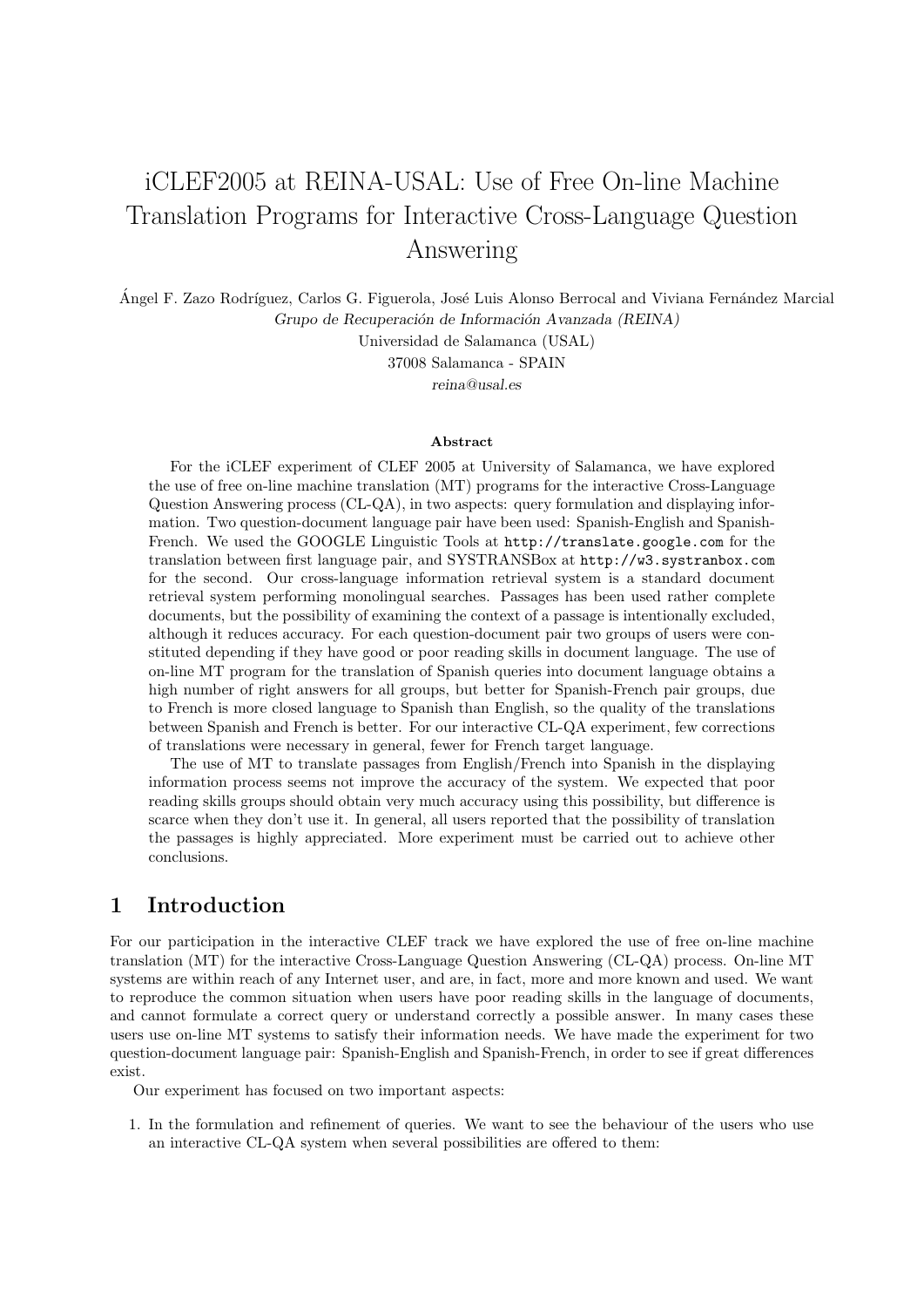- to input or refine queries in a well-known language (Spanish) and use MT to translate the queries into document language,
- to input or refine queries in the language of documents,
- or any combination of the previous ones.
- 2. In the possibility of using free on-line MT systems to translate the information shown to the user. We want to see the behaviour of the users with poor skills in the language of documents when they have the possibility of using a free on-line MT system to translate the retrieved information into its own language, and if this possibility improves the accuracy of the system. Machine translation of the information showed to users can only be used in the contrastive search system.

In order to have a suitable comparison base it is necessary to make the experiments with two groups of users for each pair of languages: (i) users with a good reading skills in the language of questions and documents, and (ii) users with poor reading skills in the language of documents. The reason has been to analyse so much the behaviour of both types of users, like the dependency of language pairs in this experiment.

# 2 The CLIR system

Our CLIR system is a standard document retrieval system performing monolingual searches (in document language), not a QA system. It is based on the vectorial space model, with some adaptations to translate the questions (into document language) and documents (into user language) using a free on-line machine translation program. The base CLIR system is the same that we have used in CLEF2004. Some modifications have been made to carry out the experiments this year:

- Passages has been used rather complete documents, just like last year, but the possibility of examining the context of a passage is intentionally excluded, although it reduces accuracy [1]. The division on passages was different this year: it has been made dividing the documents in paragraphs more than 50 words (including stop words). If a paragraph has fewer words, the passage was formed joining the next one. Usually the last passage of a document has less than 50 words. The averaged passage length was 71.5 words for English collection, and 85.6 words for French collection.
- Last year the CLIR system automatically translate the questions using a machine translation program: no query reformulation was allowed, except for a very limited term suggestion mechanism (it was low appreciated by users). This year we have interest in the formulation and refinement of search questions when a machine translation program is possible to use.
- The interaction with the system was carried out through using Web pages with forms. Much iteration can be done to reformulate the question, examine retrieved passages, and the possibility to translate passages into the language of the user.

# 3 The Experiment

Our experiments follows the iCLEF 2005 experiment design<sup>1</sup>, which prescribes how to conduct the search, what are the questions, document collections, questionnaires and time limitations.

### 3.1 Tests data

We have used the Spanish version of the question set. The experiment has been realized for two questiondocument language pair: one with the document collection in English, and the other with the French one. The collections comprise news data from 1994 and 1995 taken from the Los Angeles Times and the Glasgow Herald for English language, and the Schweizerische Depeschen Agentur and Le Monde for French.

<sup>1</sup> iCLEF website: http://nlp.uned.es/iCLEF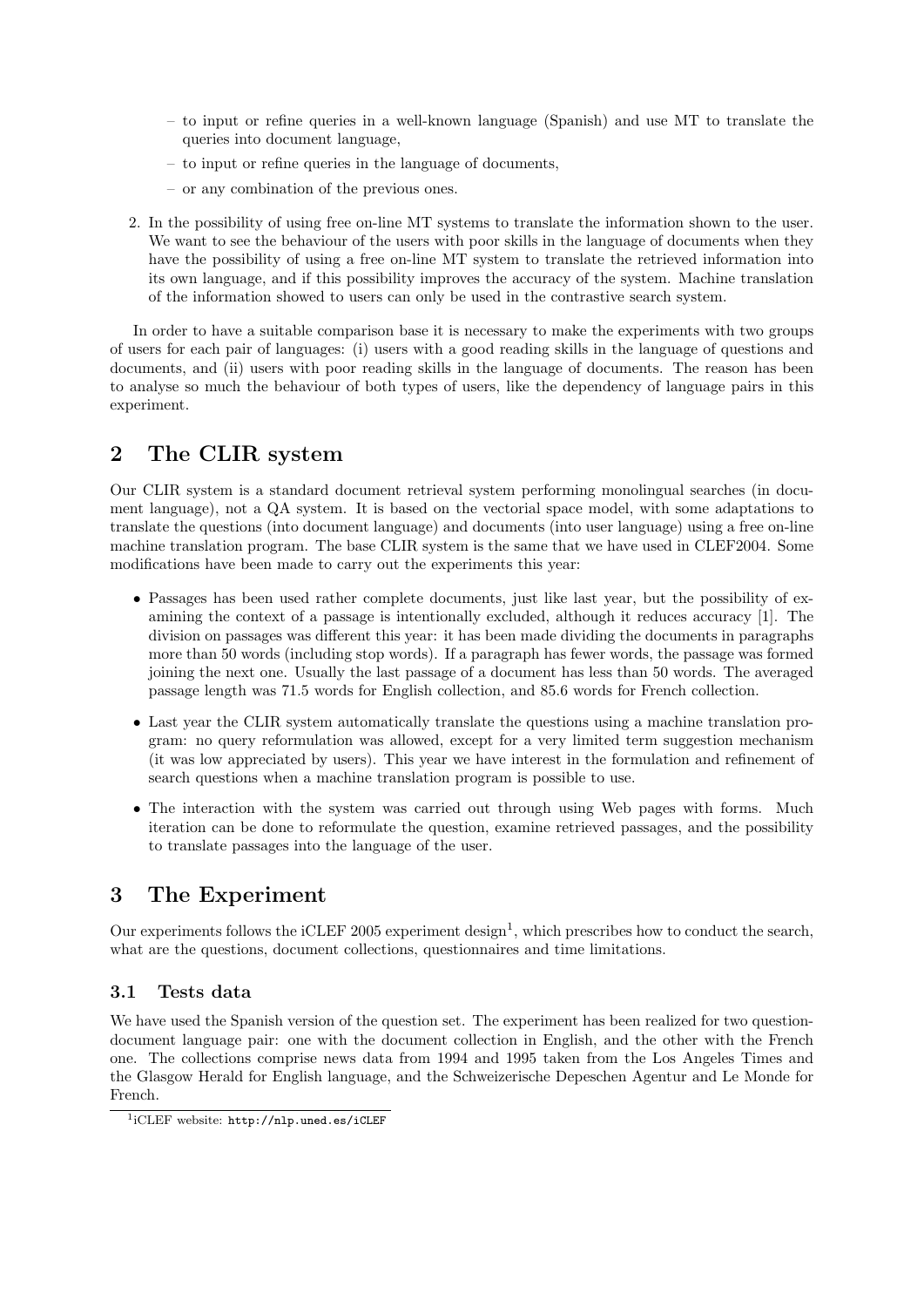

Figure 1: Initial questionnaire.

### 3.2 Users

Four groups of eight users have made the experiment. For each question-document language pair (Spanish-English and Spanish-French) was formed two groups with different reading skills in the language of document: good and poor. All users were native speakers of Spanish, mainly university students. Groups were denoted as Good-EN, Poor-EN, Good-FR and Poor-FR. Groups with 'Good' prefix was formed mainly with students of Translation Science at University of Salamanca. Really, they made monolingual interactive information retrieval, but their tests were reference tests for 'Poor' groups.

Figure 1 shows results of initial questionnaire previously to the searches. For all groups a great deal of experience in Web search was reported. All users reported an average of about 6 years in on-line searching experience. The frequency of search was closed to one or twice searches at day for all groups. Experience in using MT programs is low for all groups but less for groups with poor reading skills in the language of documents. Notice that the reading skills in the language of documents are very different for 'Good' and 'Poor' groups.

### 3.3 Machine Translation

On-line machine translation programs are free tools increasingly used for Internet users. In our experiment, two on-line programs have been used to translate questions/terms from Spanish into document language, and passages from English/French into user language:

- Spanish⇔English: GOOGLE Linguistic Tools at http://translate.google.com.
- Spanish⇔French: SYSTRANS Online at http://w3.systranbox.com.

At first, we only wanted to use GOOGLE because it sets no length limit to the input text, but no Spanish-French language pair it has. We used SYSTRANS for that pair, but sometimes the Internet connection with SYSTRANS was stalled. To avoid time effects in the experiment we not computed the time for translation process (usually near 1 or 2 seconds for both systems, except for stalled connections).

### 3.4 Reference and contrastive systems

The reference system (Sistema  $A$ ) is a standard document retrieval system based on the vectorial space model performing monolingual searches in document language. To formulate the question (see Figure 2), users can type queries in Spanish or in document language. The "*Traducir-y-Buscar*" (translate&search) labelled button translates the Spanish query/text written in first field into the language of documents and immediately performs the search. The "Buscar" (search) labelled button directly performs the search using the terms written in the second field. Users were instructed on how the system works first to use it: our system is a simple term driven system, so they could use terms instead of questions or sentences.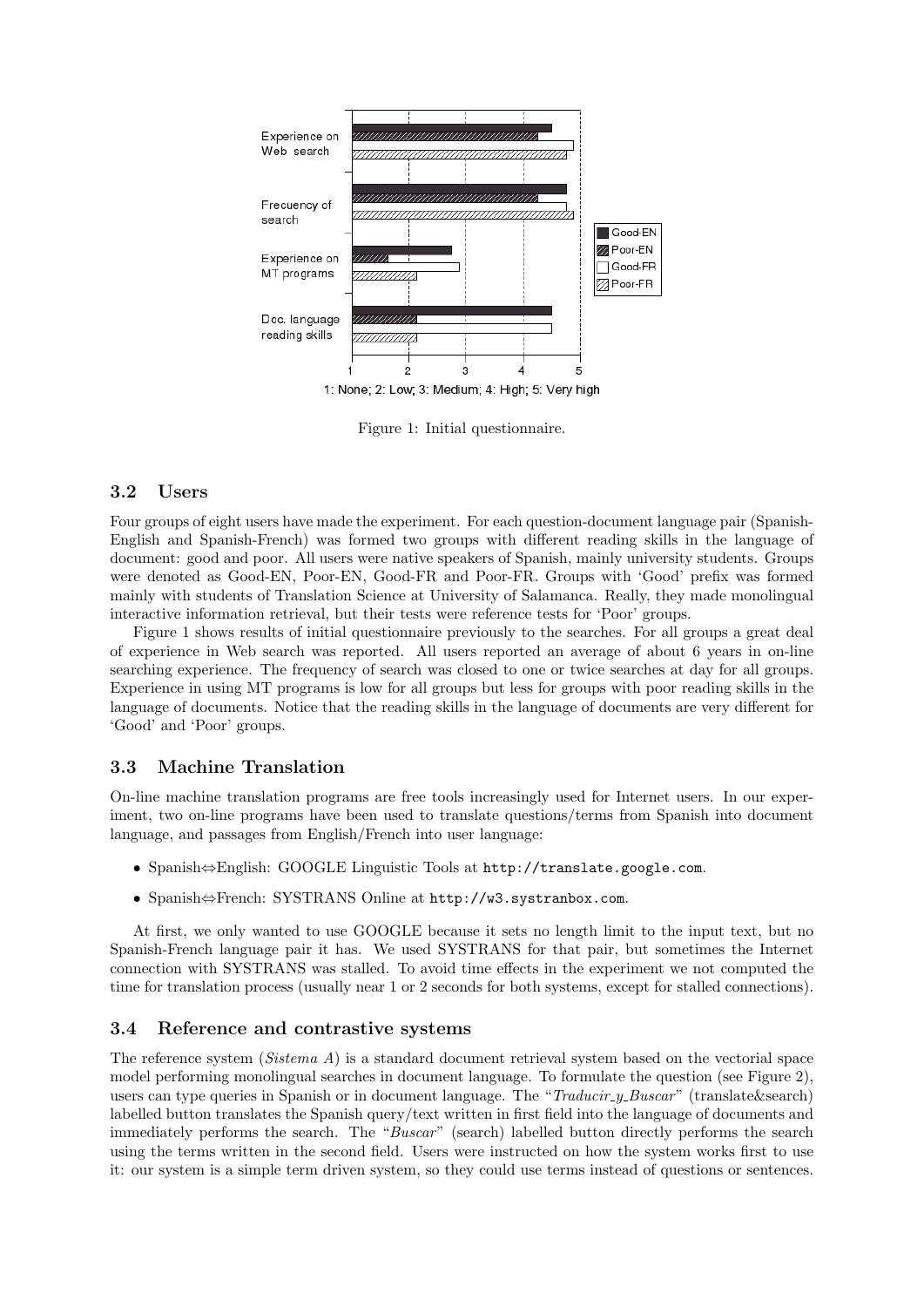

Figure 2: Initial search process for a topic.

Once searching finished, a ranked list of passages is showed in a frame of the interface, every one displays the document identification, passage number and date of document, and a checkbox button to mark the passage if it contains the answer. Remark that showed passages are in document language. Users can reformulate the query at the upper part of the interface, either in Spanish or in document language at any time within 5 minutes limit. The lower part contains fields to fill the answer and a selector for the confidence. Users can abandon a question search at any time ('nil' answer), clicking the checkbox with the label "No encuentro la respuesta" (I don't find the answer). When time expired, the system shows a last chance window to write the answer (only shows the lower part of the interface).

The contrastive system (Sistema B) is identical to reference system, except for the possibility of translating passages into Spanish. The button "Traducir este pasaje" (translate this passage) only appears in this system (see Figure 3); when clicking it the frame shows original and translated passage (see Figure 4).

# 4 Results

Table 1 shows exact and lenient accuracy, averaged searching time and averaged number of passages translated into Spanish in contrastive system.

# 5 Comments

### 5.1 Differences between reference and contrastive systems

For all groups no significant difference exists in exact accuracy and averaged searching time between reference and contrastive systems (see Figure 5). We expected that 'Poor' groups should obtain very much accuracy with contrastive system, but difference is scarce. Perhaps it is due to these groups were constituted with heterogeneous users. We discuss users effects later. Curiously, for 'Good' groups the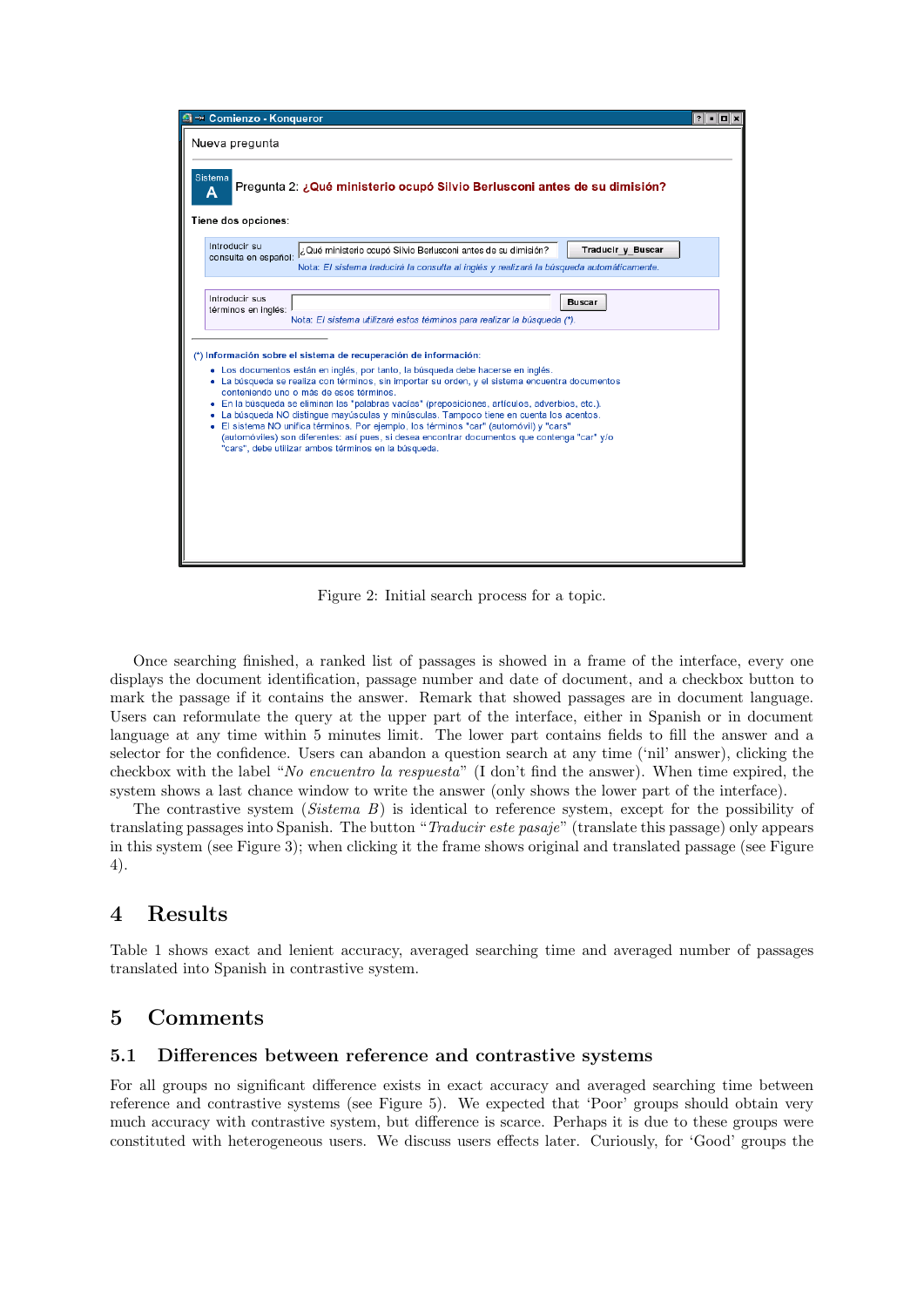| ी ∸≋ Consulta 2: ¿Qué ministerio ocupó Silvio Berlusconi antes de su dimisión? - Konqueror<br>$\frac{1}{2}$ $\frac{1}{2}$ $\frac{1}{2}$ $\frac{1}{2}$ $\frac{1}{2}$                                                                                                                                                                                                                                                                                                               |  |  |  |  |  |
|-----------------------------------------------------------------------------------------------------------------------------------------------------------------------------------------------------------------------------------------------------------------------------------------------------------------------------------------------------------------------------------------------------------------------------------------------------------------------------------|--|--|--|--|--|
| Sistema<br>Tiempo<br>Pregunta 2: ¿Qué ministerio ocupó Silvio Berlusconi antes de su dimisión?<br>в<br>04:41                                                                                                                                                                                                                                                                                                                                                                      |  |  |  |  |  |
| Puede replantear su<br>Traducir y Buscar<br>¿Qué ministerio ocupó Silvio Berlusconi antes de su dimisión?<br>consulta en español:<br>Nota: El sistema traducirá la consulta al inglés y realizará la búsqueda automáticamente.                                                                                                                                                                                                                                                    |  |  |  |  |  |
| Puede introducir otros What ministry occupied Silvio Berlusconi before its resignation?<br><b>Buscar</b><br>términos en inglés:<br>Nota: El sistema utilizará estos términos para realizar la búsqueda.                                                                                                                                                                                                                                                                           |  |  |  |  |  |
| ATENCIÓN: las siguiente palabras no están indizadas: its                                                                                                                                                                                                                                                                                                                                                                                                                          |  |  |  |  |  |
| (b) LA122294-0279 (pasaje: 0001)<br>□ La respuesta está en este pasaje                                                                                                                                                                                                                                                                                                                                                                                                            |  |  |  |  |  |
| date: December 22, 1994, Thursday, Home Edition<br>KEY DEBATE ON BERLUSCONI'S FATE BEGINS; ITALY: THE BESIEGED PRIME MINISTER CALLS FORMER<br>ALLIES 'TURNCOATS.' HE MAY RESIGN TODAY. Italy's long and agonizing political crisis appeared to be nearing<br>a climax Wednesday -- if not an end -- as Prime Minister Silvio Berlusconi and his enemies began an angry<br>parliamentary showdown amid mounting reports that his resignation was imminent.<br>Traducir este pasaje |  |  |  |  |  |
| CH950623-000120 (pasaje: 0001)<br>□ La respuesta está en este pasaje                                                                                                                                                                                                                                                                                                                                                                                                              |  |  |  |  |  |
| date: June 23, 1995<br>Berlusconis quit MILAN: The entire board of former Prime Minister Silvio Berlusconi's advertising company,<br>Publitalia, has resigned after a corruption investigation into their business activities. Members include two of<br>Berlusconi's children, Marina and Piersilvio. The mass resignation is a tactic to head off any move by magistrates to<br>put the agency into court administration.                                                       |  |  |  |  |  |
| Grado de confianza $\blacktriangledown$<br><b>RESPUESTA (EN):</b><br><b>NO encuentro</b><br>RESPUESTA (ES):<br>Salvar datos<br>la respuesta<br>Introduzca solo uno, excepcionalmente dos<br>Documentos:<br>si con ambos se responde la pregunta.                                                                                                                                                                                                                                  |  |  |  |  |  |
|                                                                                                                                                                                                                                                                                                                                                                                                                                                                                   |  |  |  |  |  |

Figure 3: Ranked list of passages showed to user. Refinement is possible in both reference and contrastive system.

| ीं ∸≝ Consulta 2: ¿Qué ministerio ocupó Silvio Berlusconi antes de su dimisión? - Konqueror<br>$?$ $  $ $  $ $  $ $x$                                                                                                                                                                                                                                                                                                                                                                                                                                                                                                                                                                                                                                                                                                                                                                                                                                 |  |
|-------------------------------------------------------------------------------------------------------------------------------------------------------------------------------------------------------------------------------------------------------------------------------------------------------------------------------------------------------------------------------------------------------------------------------------------------------------------------------------------------------------------------------------------------------------------------------------------------------------------------------------------------------------------------------------------------------------------------------------------------------------------------------------------------------------------------------------------------------------------------------------------------------------------------------------------------------|--|
| Sistema<br>Tiempo<br>Pregunta 2: ¿Qué ministerio ocupó Silvio Berlusconi antes de su dimisión?<br>в<br>04:20                                                                                                                                                                                                                                                                                                                                                                                                                                                                                                                                                                                                                                                                                                                                                                                                                                          |  |
| Puede replantear su<br><b>Traducir y Buscar</b><br>¿Qué ministerio ocupó Silvio Berlusconi antes de su dimisión?<br>consulta en español:<br>Nota: El sistema traducirá la consulta al inglés y realizará la búsqueda automáticamente.                                                                                                                                                                                                                                                                                                                                                                                                                                                                                                                                                                                                                                                                                                                 |  |
| Puede introducir otros<br>What ministry occupied Silvio Berlusconi before its resignation?<br><b>Buscar</b><br>términos en inglés:<br>Nota: El sistema utilizará estos términos para realizar la búsqueda.                                                                                                                                                                                                                                                                                                                                                                                                                                                                                                                                                                                                                                                                                                                                            |  |
| (b) LA122294-0279 (pasaje: 0001)<br>date: December 22, 1994, Thursday, Home Edition<br>KEY DEBATE ON BERLUSCONI'S FATE BEGINS: ITALY: THE BESIEGED PRIME MINISTER CALLS FORMER ALLIES<br>'TURNCOATS.' HE MAY RESIGN TODAY. Italy's long and agonizing political crisis appeared to be nearing a climax<br>Wednesday -- if not an end -- as Prime Minister Silvio Berlusconi and his enemies began an angry parliamentary<br>showdown amid mounting reports that his resignation was imminent.<br>EL DISCUSIÓN DOMINANTE SOBRE EL SINO DE BERLUSCONI COMIENZA; ITALIA: EL PRIMER MINISTRO SITIADO<br>LLAMA A ALIADOS ANTERIORES ' TURNCOATS.' ÉL PUEDE DIMITIR HOY. Italia larga y la crisis política el agonizing<br>aparecían acercar a un clímax miércoles -- si no un extremo -- pues el primer ministro Silvio Berlusconi y sus enemigos<br>comenzó un showdown parlamentario enojado en medio del montaje divulga que su dimisión era inminente. |  |
| La respuesta está en este pasaje $\square$<br>No la encuentro:<br>Volver                                                                                                                                                                                                                                                                                                                                                                                                                                                                                                                                                                                                                                                                                                                                                                                                                                                                              |  |
| Grado de confianza v<br><b>RESPUESTA (EN):</b><br><b>NO encuentro</b><br><b>RESPUESTA (ES):</b><br>Salvar datos<br>┍<br>la respuesta<br>Introduzca solo uno, excepcionalmente dos<br>Documentos:<br>si con ambos se responde la pregunta.                                                                                                                                                                                                                                                                                                                                                                                                                                                                                                                                                                                                                                                                                                             |  |

Figure 4: Contrastive system: translating passages into Spanish.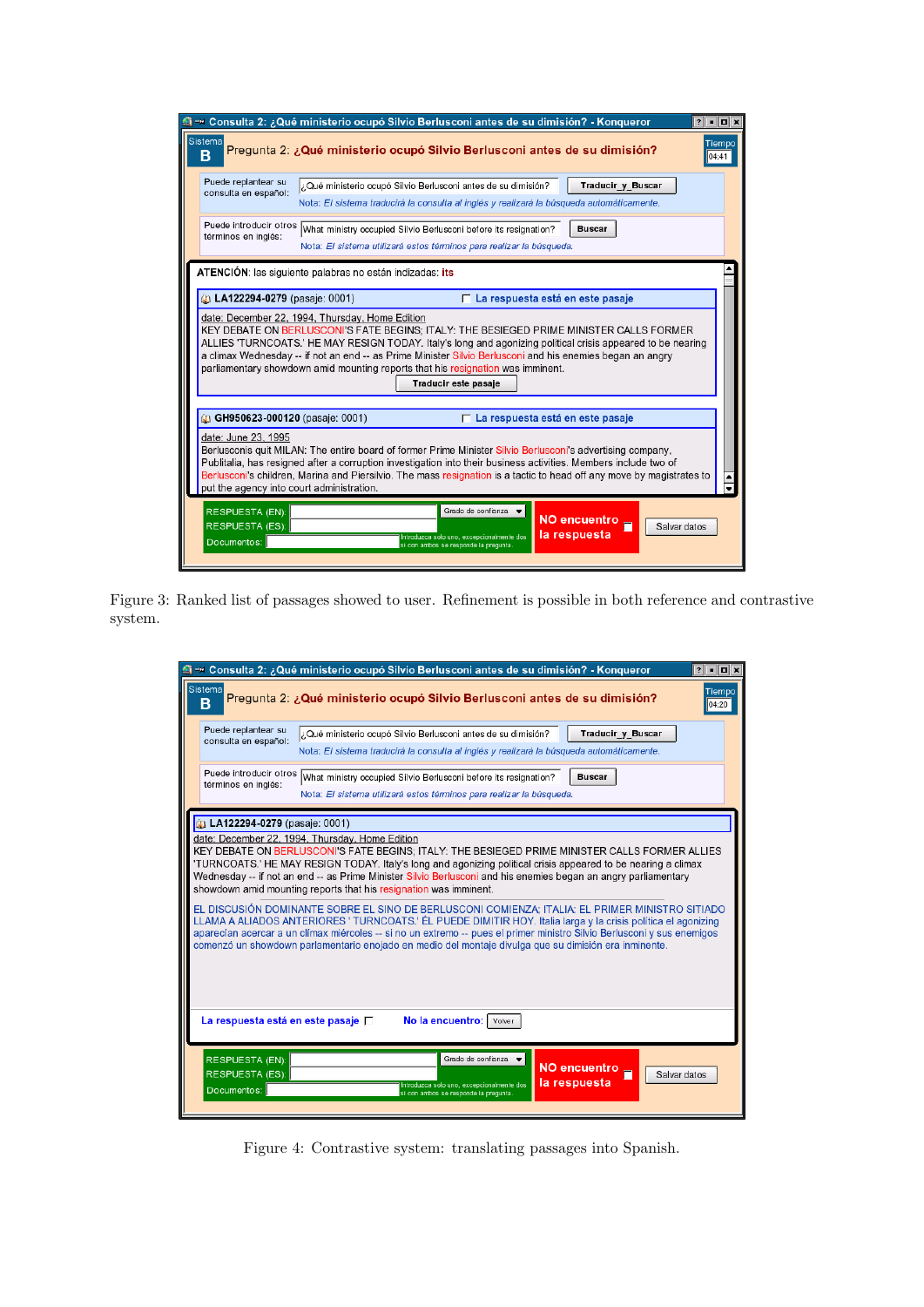| Group     | <b>System</b> | Accuracy |         | Time  | $#$ Translated |
|-----------|---------------|----------|---------|-------|----------------|
|           |               | Exact    | Lenient | (av.) | passages (av.) |
| Good-EN   | Passages      | .50      | .53     | 142.8 |                |
|           | Translated    | .56      | .56     | 131.5 | 0.13           |
| Poor-EN   | Passages      | .36      | .42     | 136.6 |                |
|           | Translated    | .39      | .45     | 157.7 | 3.56           |
| $Good-FR$ | Passages      | .66      | .67     | 94.6  |                |
|           | Translated    | $.69(*)$ | .73     | 102.8 | 0.00           |
| Poor-FR   | Passages      | .63      | .70     | 130.1 |                |
|           | Translated    | .61      | .66     | 144.6 | 1.11           |

(\*) One 'nil' answer was mistakenly assessed as correct.

Table 1: Results of the experiment.



Figure 5: Differences between reference and contrastive systems.

difference in exact accuracy between systems is bigger, still yet they have been hardly performed passage translations with contrastive system.

As was to be expected, groups with good reading skills in document language achieve better accuracy, although for French the difference is very small respect to 'Poor' group. It is because of French is more closed language to Spanish than English was (Spanish users with low skills in French and English can understand better a possible answer in a French text than in English one). The averaged number of translated passages per question in contrastive system is bigger in English tests than in French ones.

For all groups the post-system questionnaires for both reference and contrastive systems are very similar (see Figure 6). In general, contrastive system obtains better appreciation, which is stronger for 'Poor' groups. However, these groups no obtain a significant improvement in accuracy with that system (even for the Poor-FR group the accuracy is worse).

For all groups the final post-search questionnaires indicate that both systems are easy to learn and use. 'Good' groups also do not find differences in which system is better overall (they hardly use the possibility of translation a passage). However, 'Poor' groups marked contrastive system was far the best. In general, all users remarked that the possibility of translation the passages is highly appreciated. Also they noted that was very useful for localizing the possible answer that search terms were displayed in different colour than text.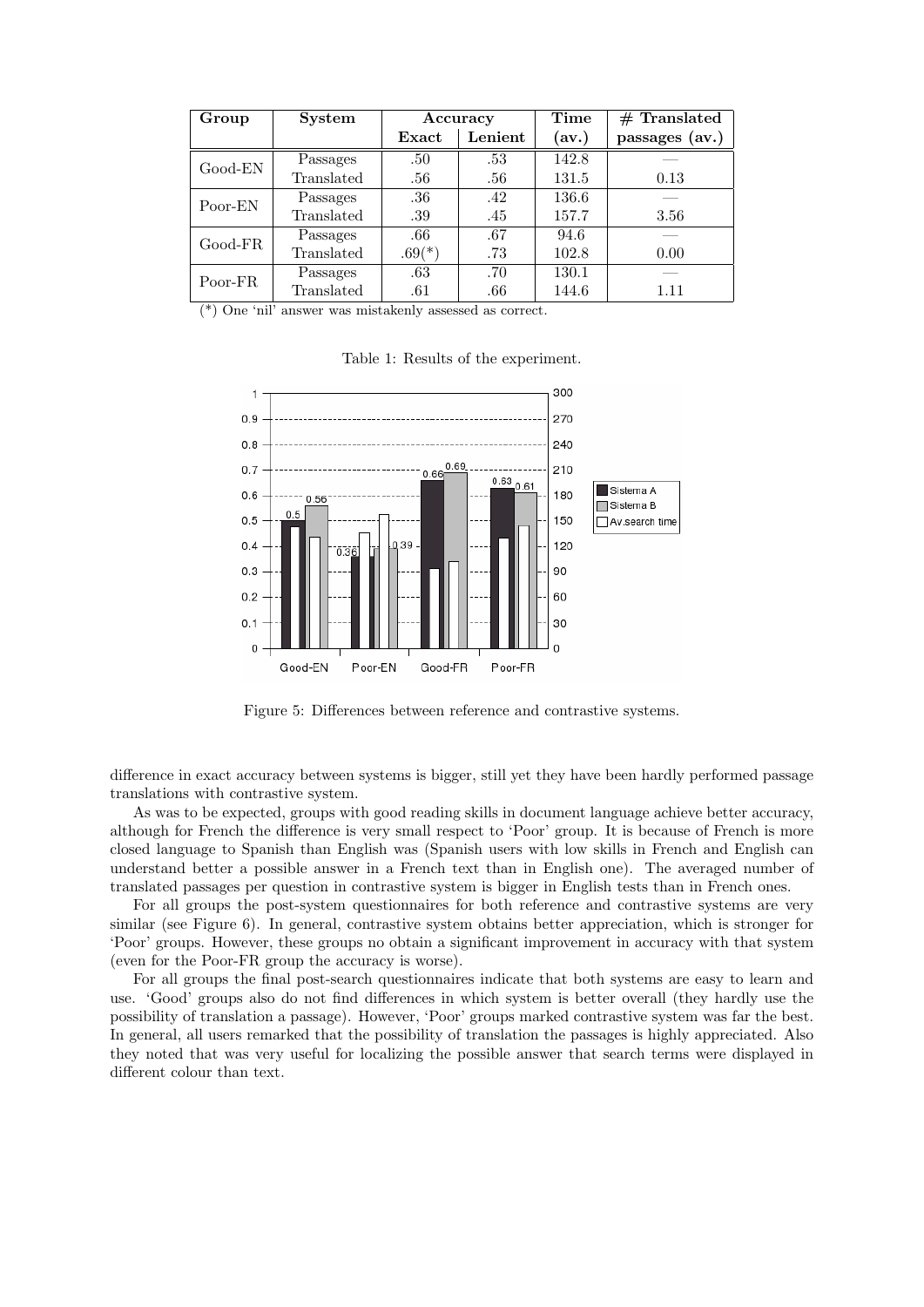

Figure 6: Post-system questionnaires.



Figure 7: Input method at first stage of the search.

### 5.2 Query formulation and refinement

### 5.2.1 Initial search

In the first stage of the search, the user must choose the input method to formulate the question. Figure 7 shows the rate of queries launched in Spanish to be translated into document language before searching (translating&searching), versus queries launched directly in document language. 'Poor' groups scarcely used the latter (Poor-FR not at all).

'Good' groups formulated about 70% the question in Spanish. In these groups, all queries had individually similar rate, nevertheless, difference conduct was exhibited by users: each user usually used only one method for all questions. Many users of these groups reported that they used the first method (translating&searching) because were comfortable with it.

### 5.2.2 Refinement

When the answer was not found in the initial search, usually users reformulate the query. However, the refinement can be made in Spanish or in document language. Table 2 shows the average number of refinements per question after the initial search for both methods, and the average number of total searches per question (excluding initial search). No conclusions can be made showing this table: the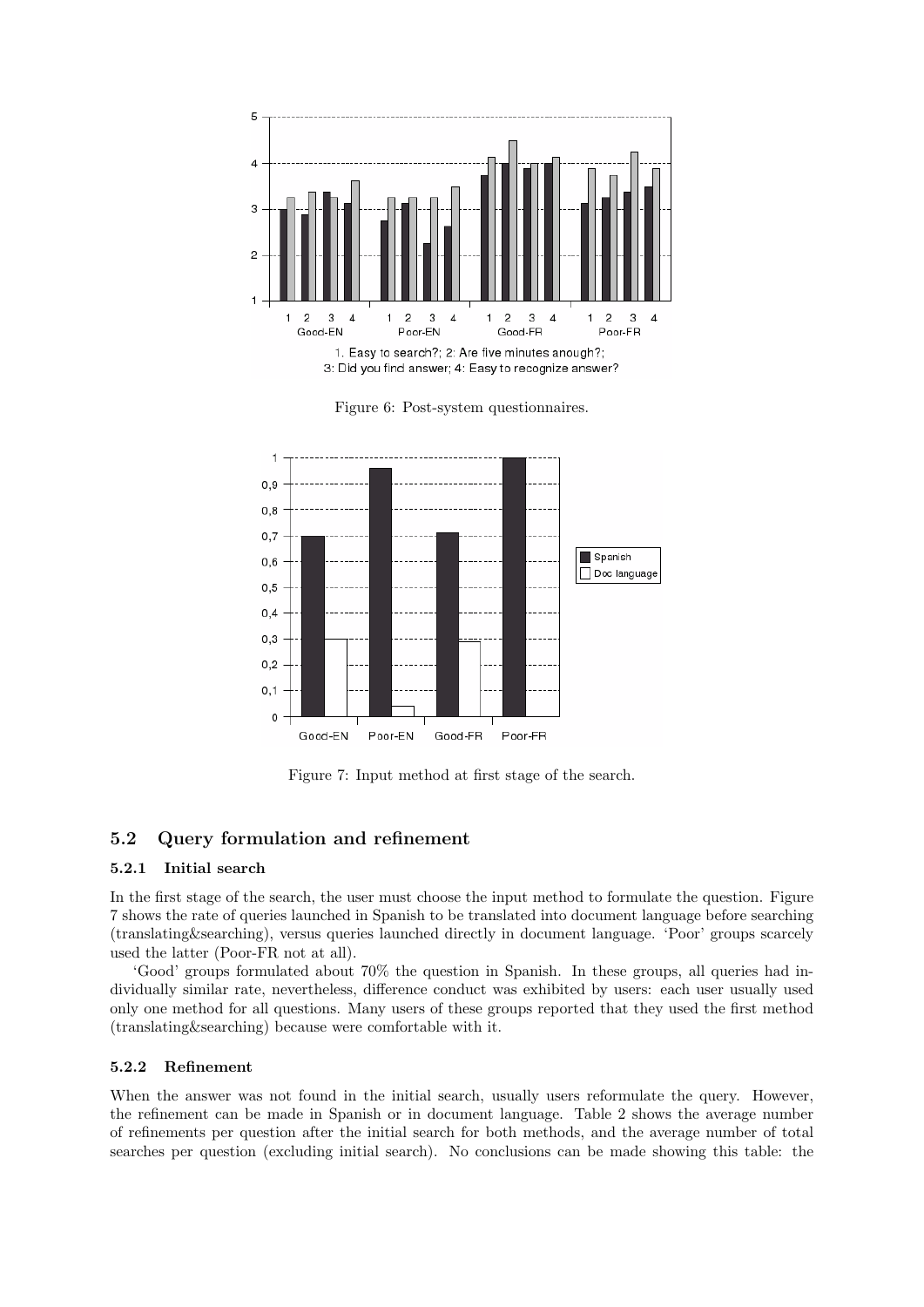| Group     | Spanish | Doc      | $#$ Refinements |
|-----------|---------|----------|-----------------|
|           |         | language | (av.)           |
| $Good-EN$ | 0.23    | 0.98     | 1.20            |
| Poor-EN   | 0.08    | 0.45     | 0.52            |
| Good-FR   | 0.05    | 0.38     | 0.44            |
| Poor-FR   | 0.27    | 0.23     | 0.49            |

| Group     | Refinement  | Right | Not right |
|-----------|-------------|-------|-----------|
| Good-EN   | Not refined | 40    | 26        |
|           | Refined     | 28    | 34        |
| Poor-EN   | Not refined | 42    | 61        |
|           | Refined     | 6     | 19        |
| $Good-FR$ | Not refined | 67    | 27        |
|           | Refined     | 19    | 15        |
| Poor-FR   | Not refined | 62    | 35        |
|           | Refined     | 17    | 14        |

Table 3: Number of refined and not refined right assessed answers.

reason is that refinement depends highly on behaviour of each user. For example, user number 3 of Poor-EN group was the user who made the greater part of refinement in that group.

### 5.2.3 Quality of query translation

For a term driven document retrieval system, syntactic or grammatical quality of a translation has low importance. The translation of terms in correct context is important, and MT programs do it more o less good. When query was introduced or refined in Spanish, users only correct the translation when no answer was found. In the experiment, corrections was made in few cases: only 21 of a total of 251 (initial search plus refinement) Spanish-English translations, and only 21 of a total of 261 Spanish-French ones. Groups with good reading skills in document language made more corrections than 'Poor' groups. Users with good reading skills in French remarked that they were surprised with the quality of translated queries.

The number of right answers without refinement process was high. Table 3 shows the number of answers assessed right and not right.

### 5.3 Other aspects

### 5.3.1 Unsupported answer

The number of unsupported answer in English is very high. We think that it depends on two factors: the particular set of topics and the passage division, luckily worse for English collection than French one. If the context of the passage (i.e., the complete document) would be used, the right answers must be increased and inexact ones decreased.

### 5.3.2 'nil' answer

The average time for 'nil' answers was uniform for all tests: about 4 minutes, i.e., users abandon the search before time expired. It happens in the middle-end of the test, and denotes fatigue in the experiment (some users reported that test was a bit tired: many questions, some very large and complicate).

### 5.3.3 Topic number 9

The question " $i$ Con el nombre de qué enfermedad se corresponde el acrónimo  $BSE$ ?" was judged different by English and French assessors. Nevertheless, for our tests with Spanish-English language pair difference